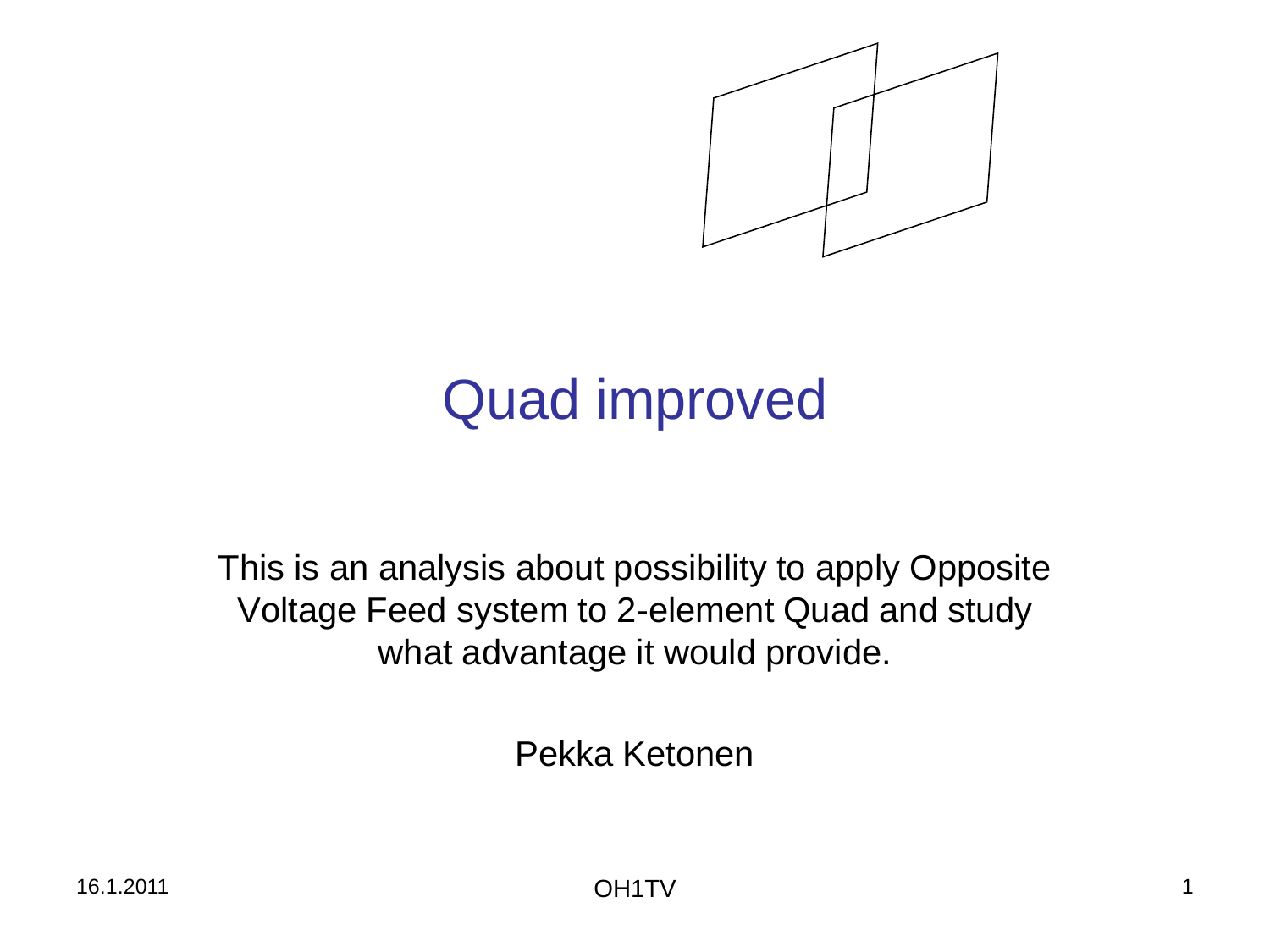# What is Opposite Voltage Feed?

- OVF is a method to feed 2-element antennas. It makes possible to adjust current amplitudes and phases so that good radiation pattern can be achieved. The main advantage is insensitivity of radiation pattern to frequency change. The concept is that equal amplitude but opposite phase voltages are brought to the element feedpoints. By selecting proper detuning of the elements and taking into account their mutual impedance, it is possible to reach equal currents and wanted phase difference of the currents. When frequency is changed, both current phases move to the same direction and their difference remains almost constant, making the radiation pattern wideband.
- Opposite phase normally is generated with half wavelength cable. It can be achieved also with cable polarity inversion and two cables, each half wavelength long. An approximation of phase reversal can be made using very short equal length cables and cable polarity inversion. This method is not perfectly accurate but in most cases adequate.

In the following analysis the short cable method is used.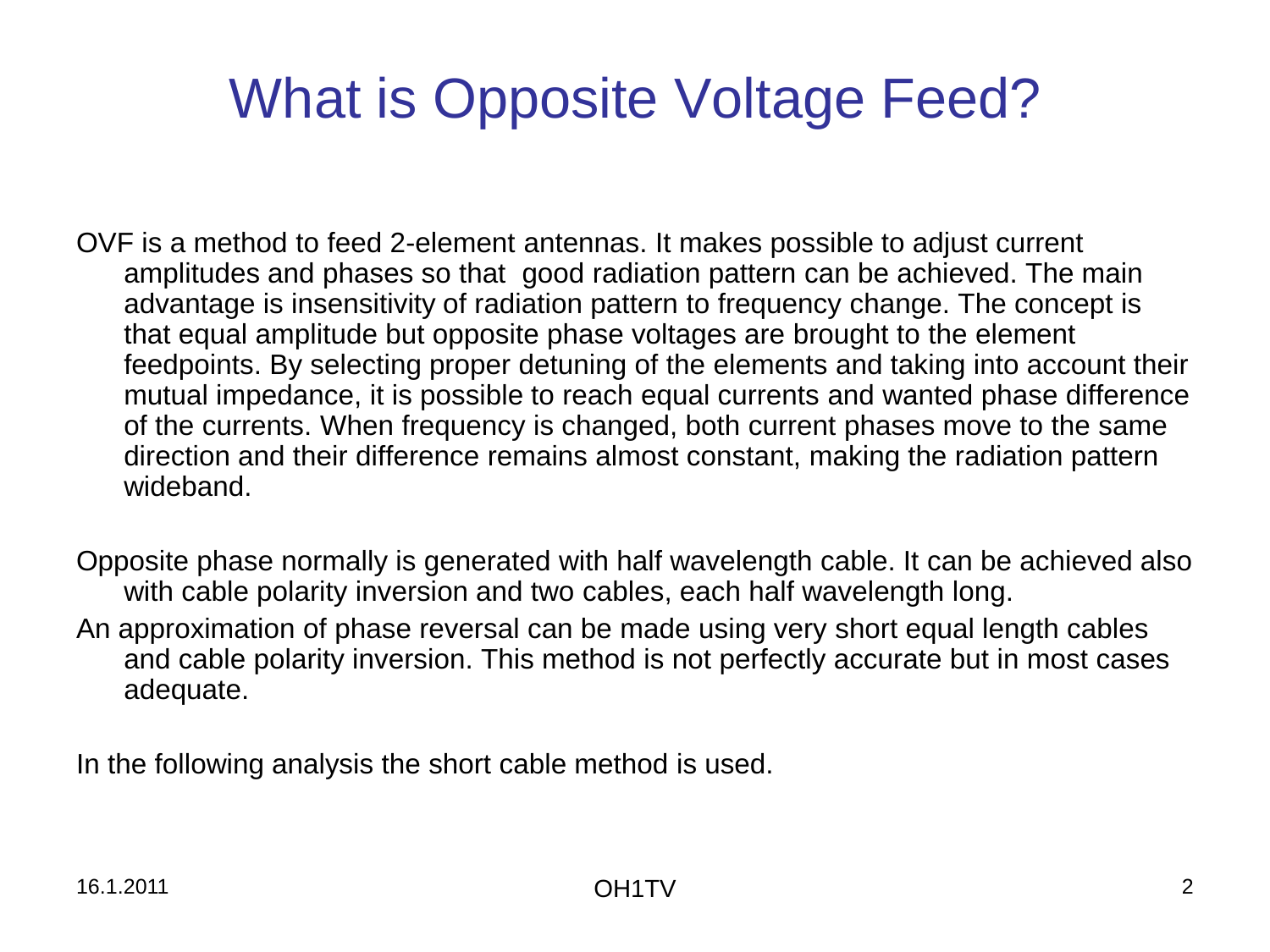#### Concept of Opposite Voltage fed 2-el Quad top view



14.1.2011 OH1TV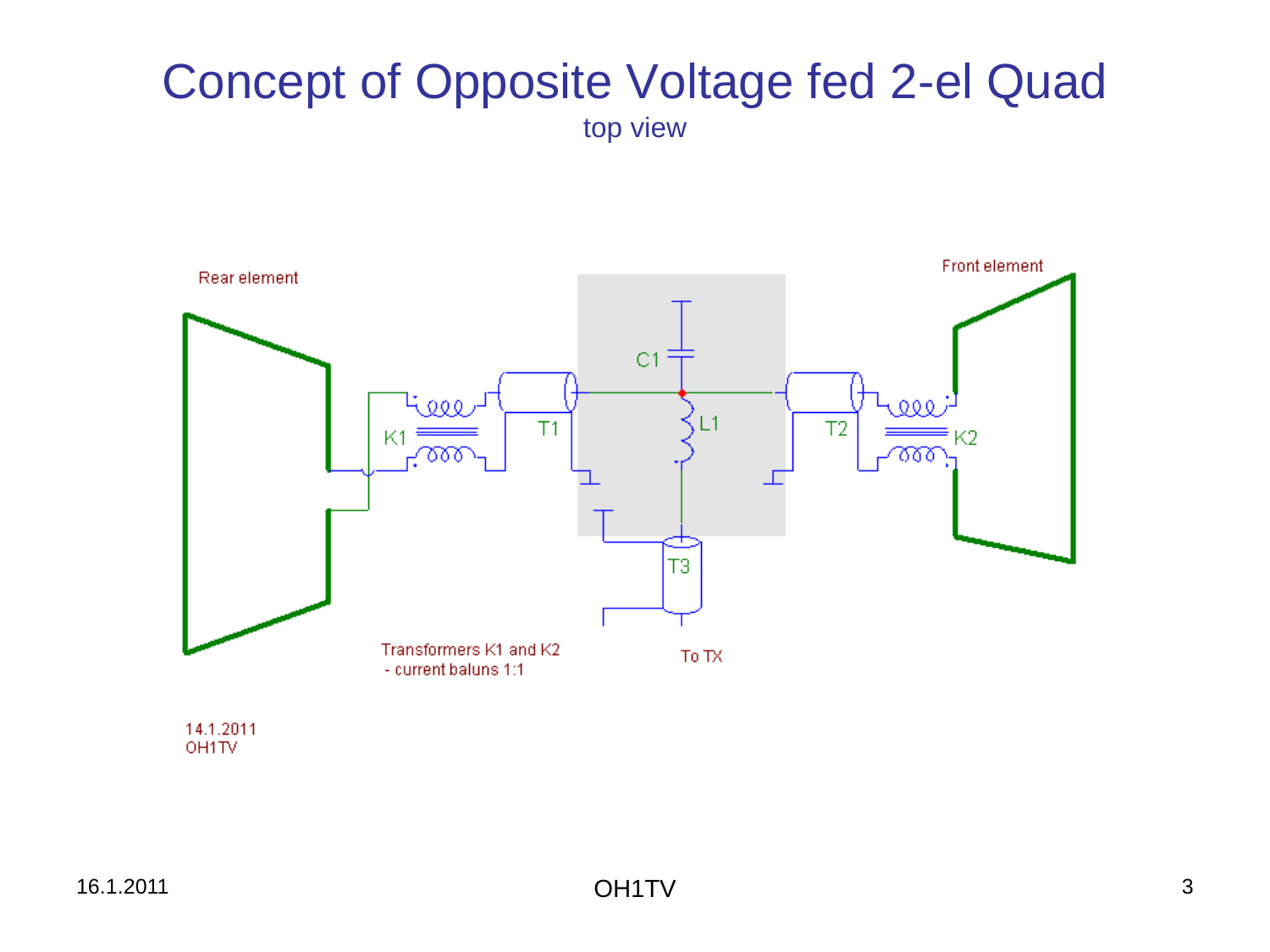# Traditional Quad on 15m

file: 2q21

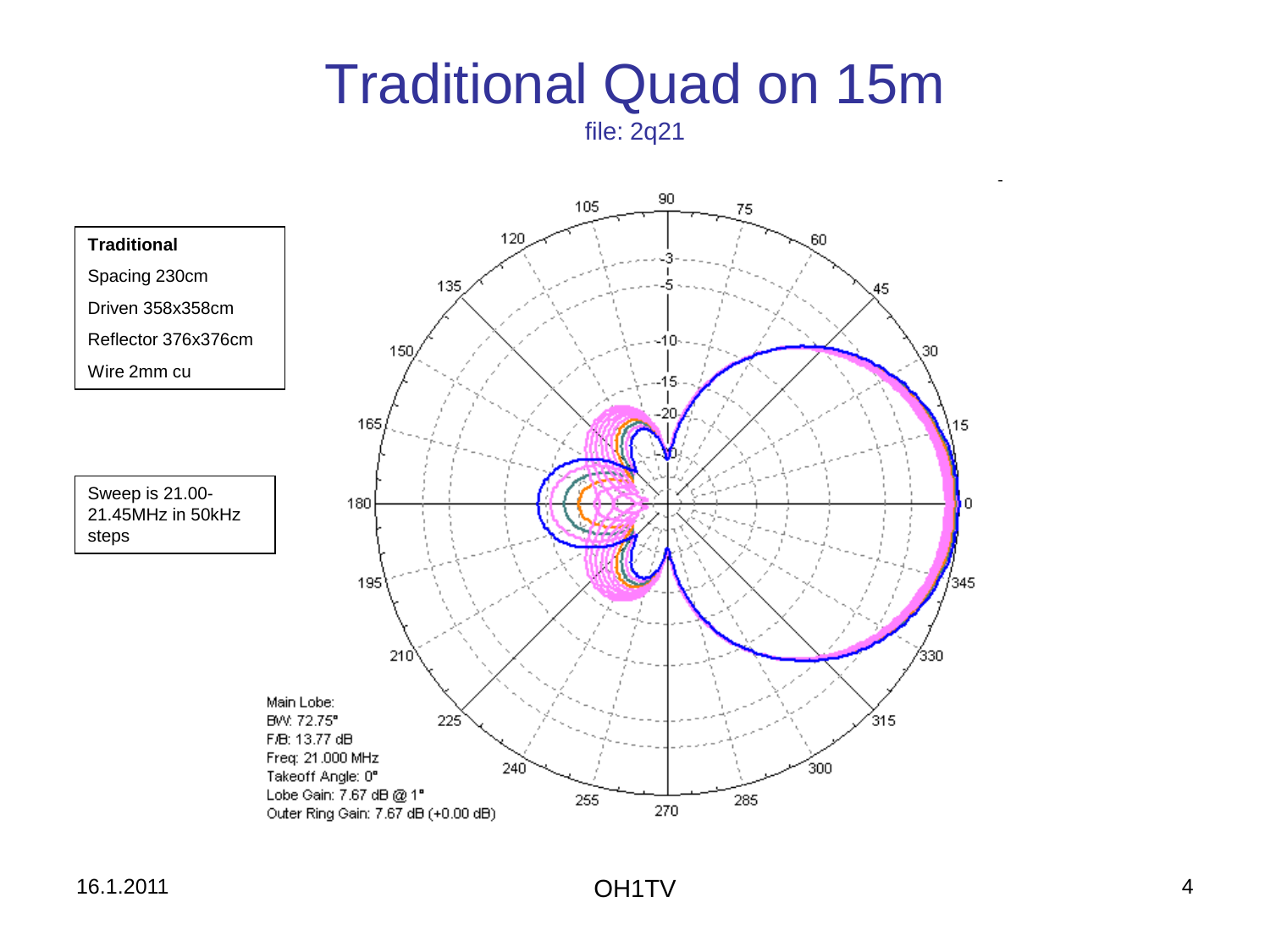#### 2q21-ovf, same dimensions as in traditional Quad before

105 120 **2q21-ovf** Spacing 230cm 135 Driven 358x358cm Reflector 376x376cm 150 Wire 2mm cu Fine tuning with coils at the feedpoints165 Sweep is 21.00- 180 21.45MHz in 50kHz steps 195  $210$ Main Lobe:  $225$ BW: 73.75° F/B: 17.61 dB Freq: 21.450 MHz 240 Takeoff Angle: 0°

90 75 60 45  $-10-$ 30  $-15$ 15 0 /345 7330 315 300 Lobe Gain: 7.47 dB @ 0° 255 285 270 Outer Ring Gain: 7.47 dB (+0.00 dB)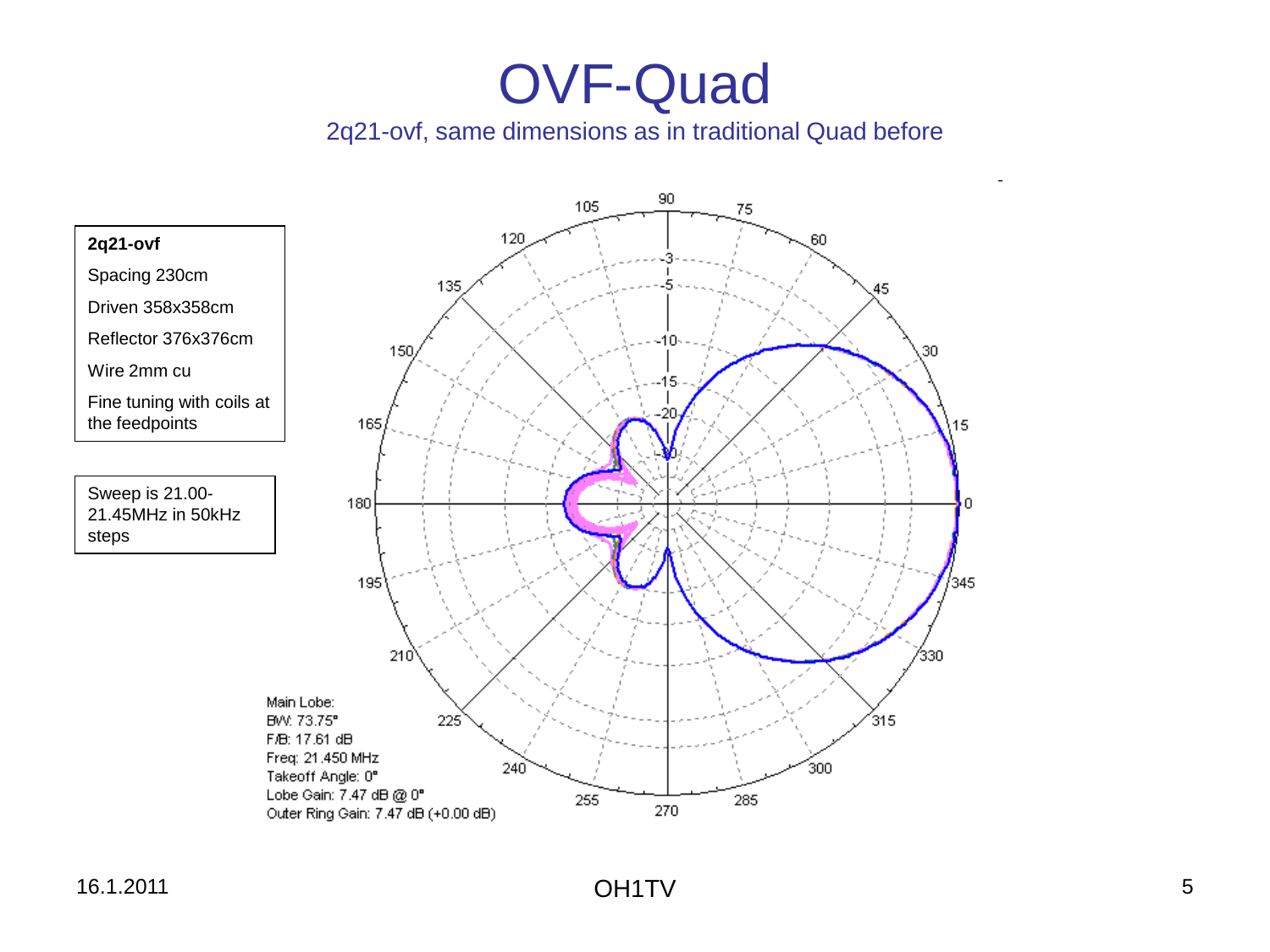## Traditional Quad

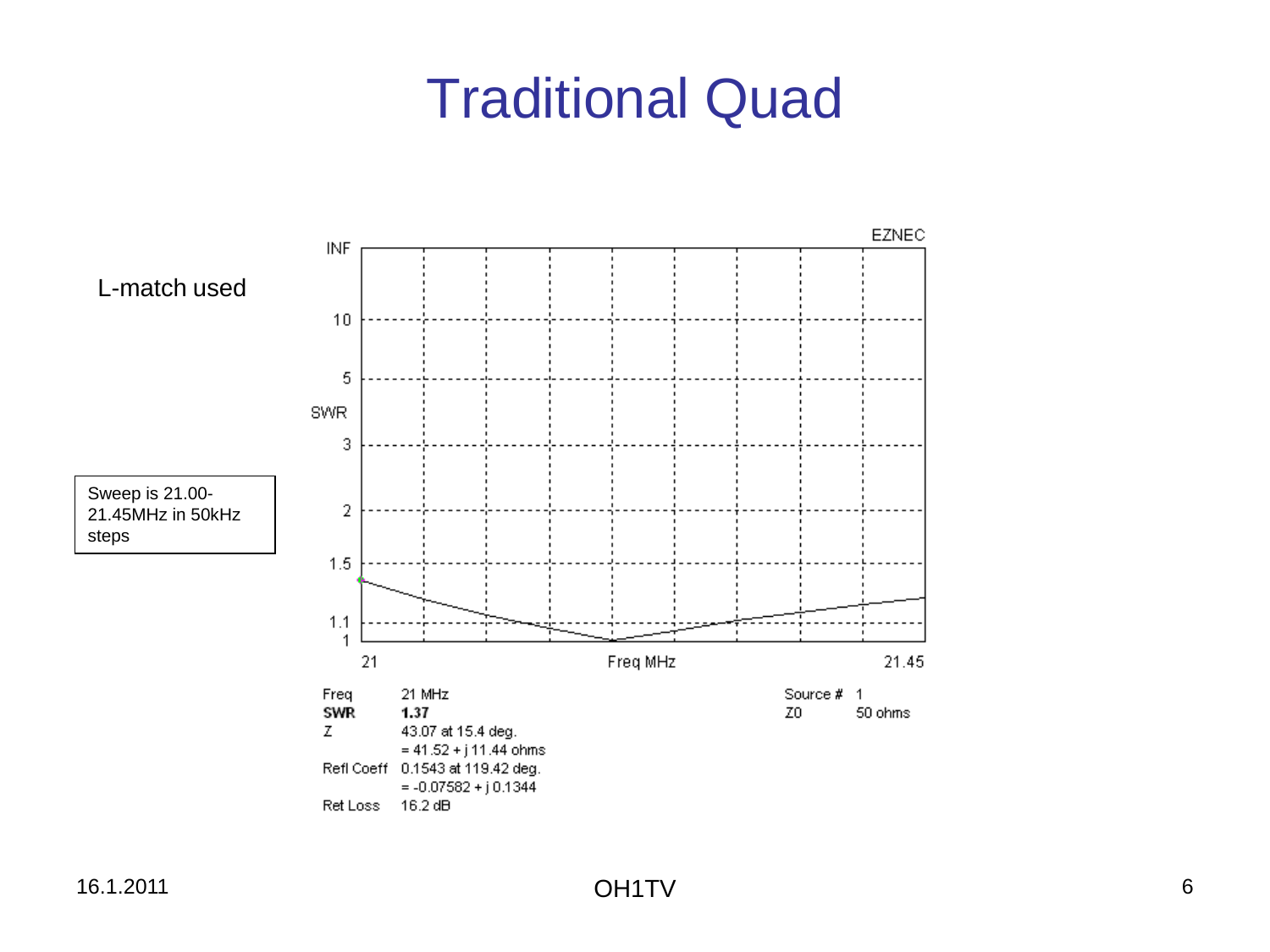#### 2q21-ovf, same dimensions as in traditional Quad before

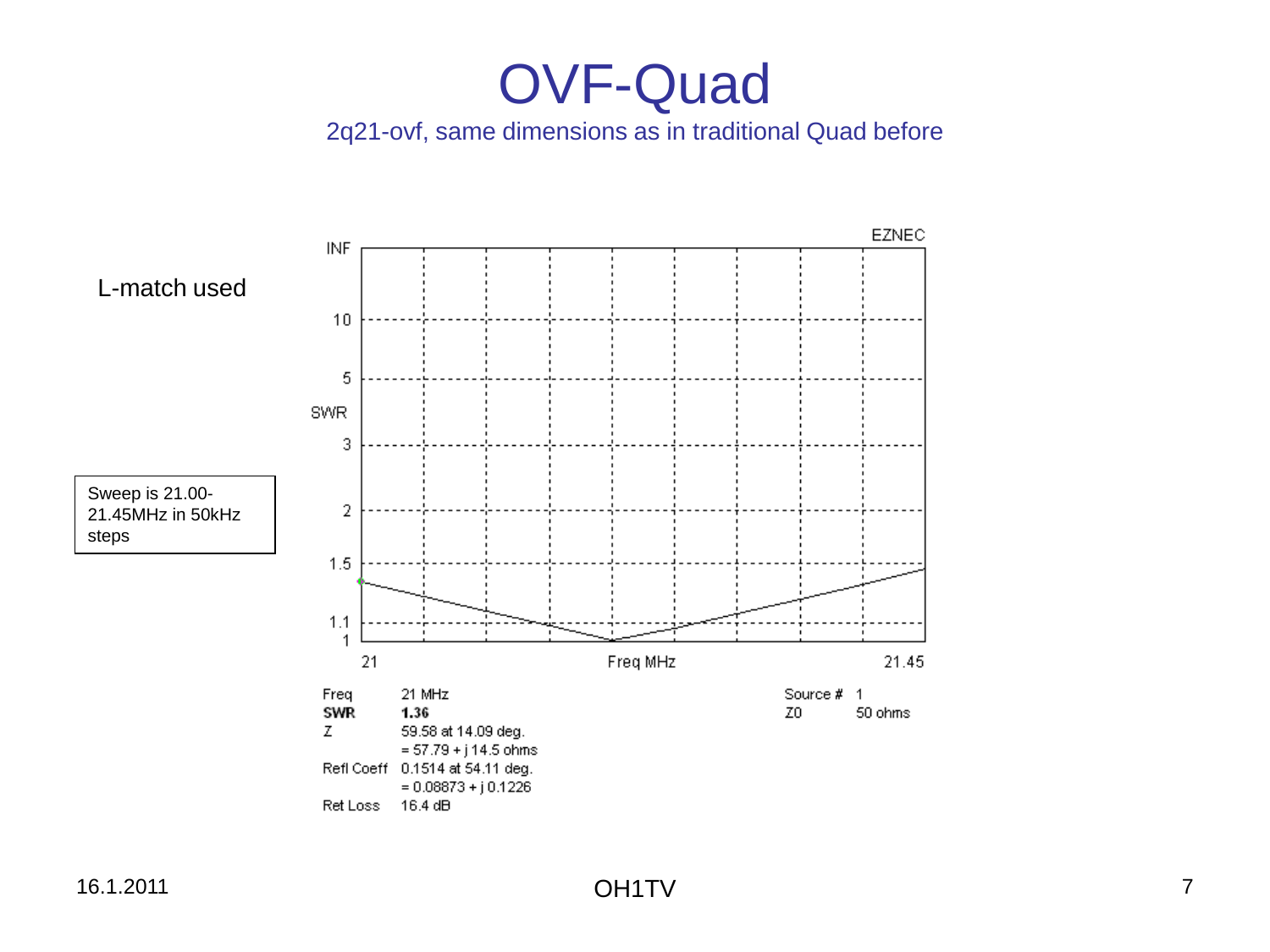### Gain and front-to-back

Comparison of traditional and OVF-Quad (same wire dimensions)

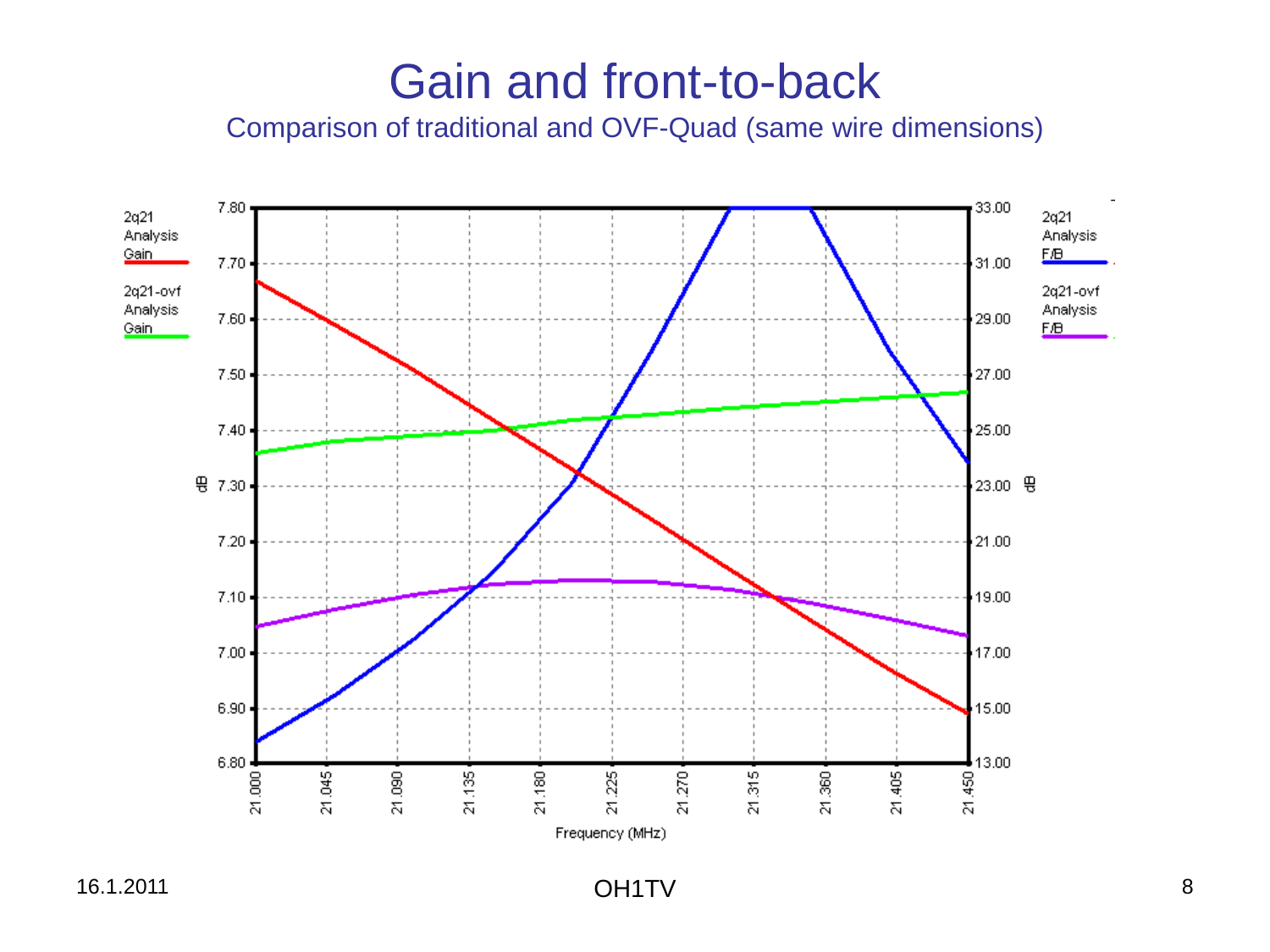### Gain and front-to-back

Comparison of traditional and OVF2-75 -Quad



16.1.2011 OH1TV 9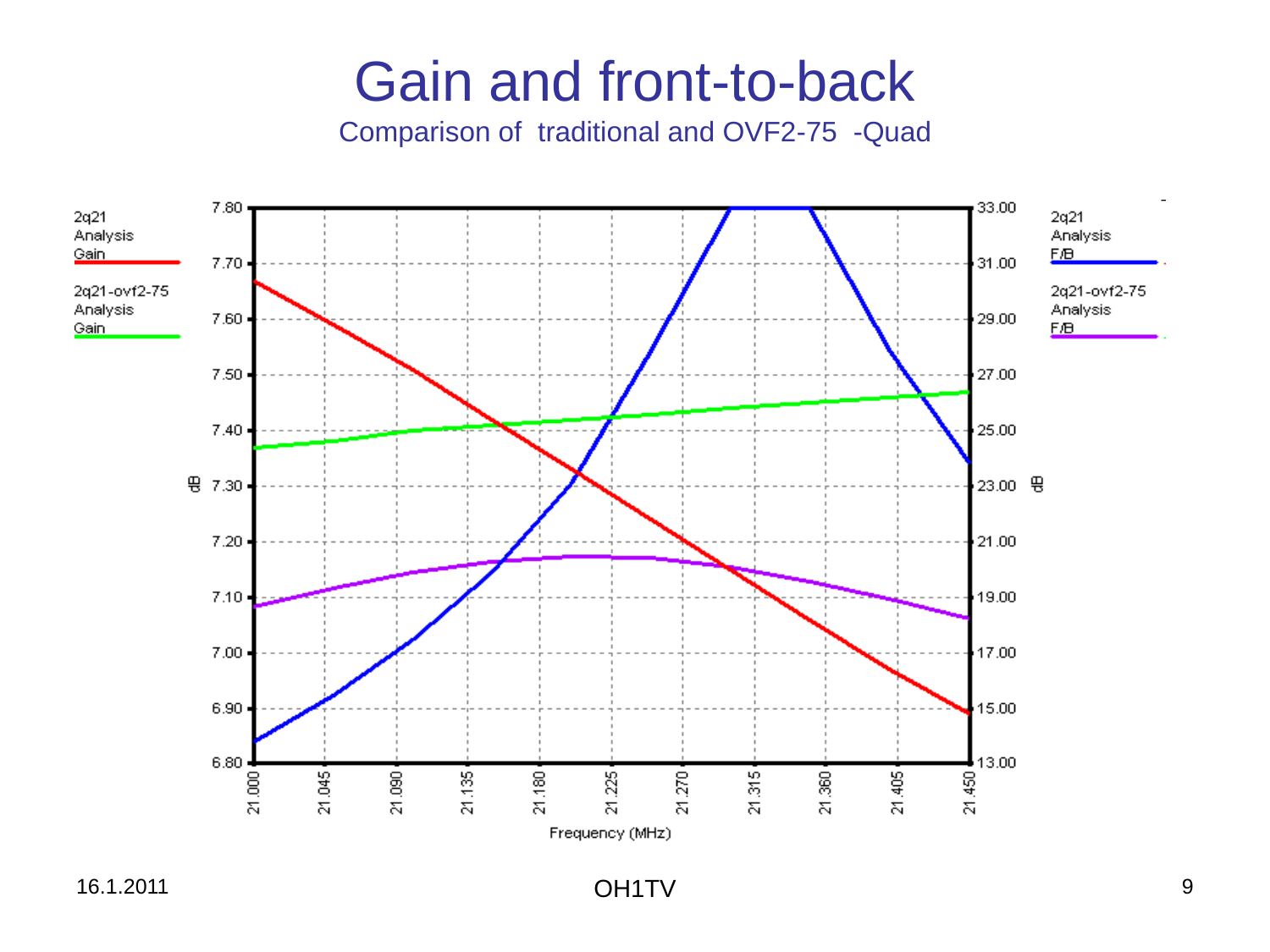### Gain and front-to-back of OVF-Quads, 75Ω lines

Comparison of different loop size Quads

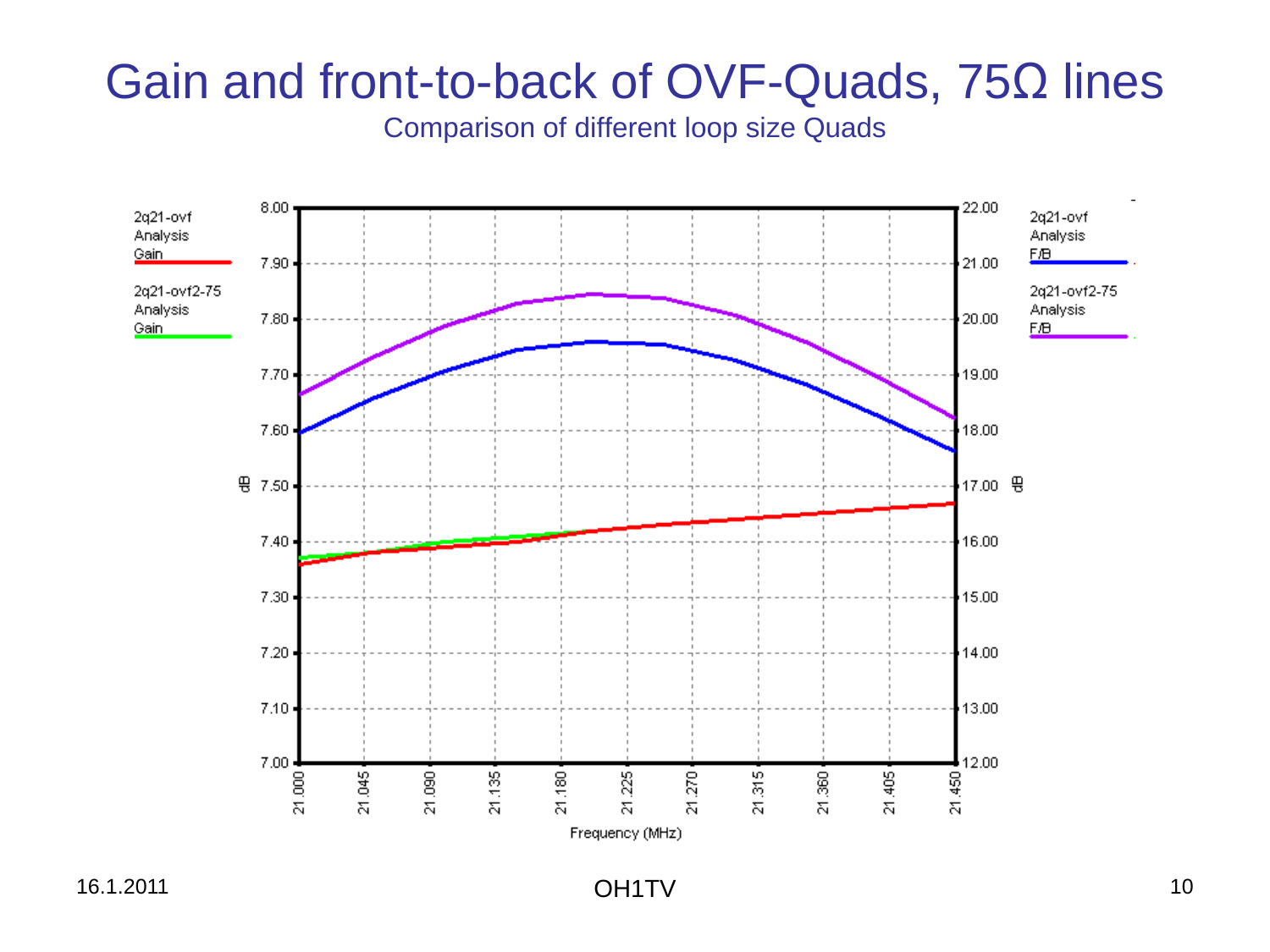Eznec: 2q21-ovf2-75

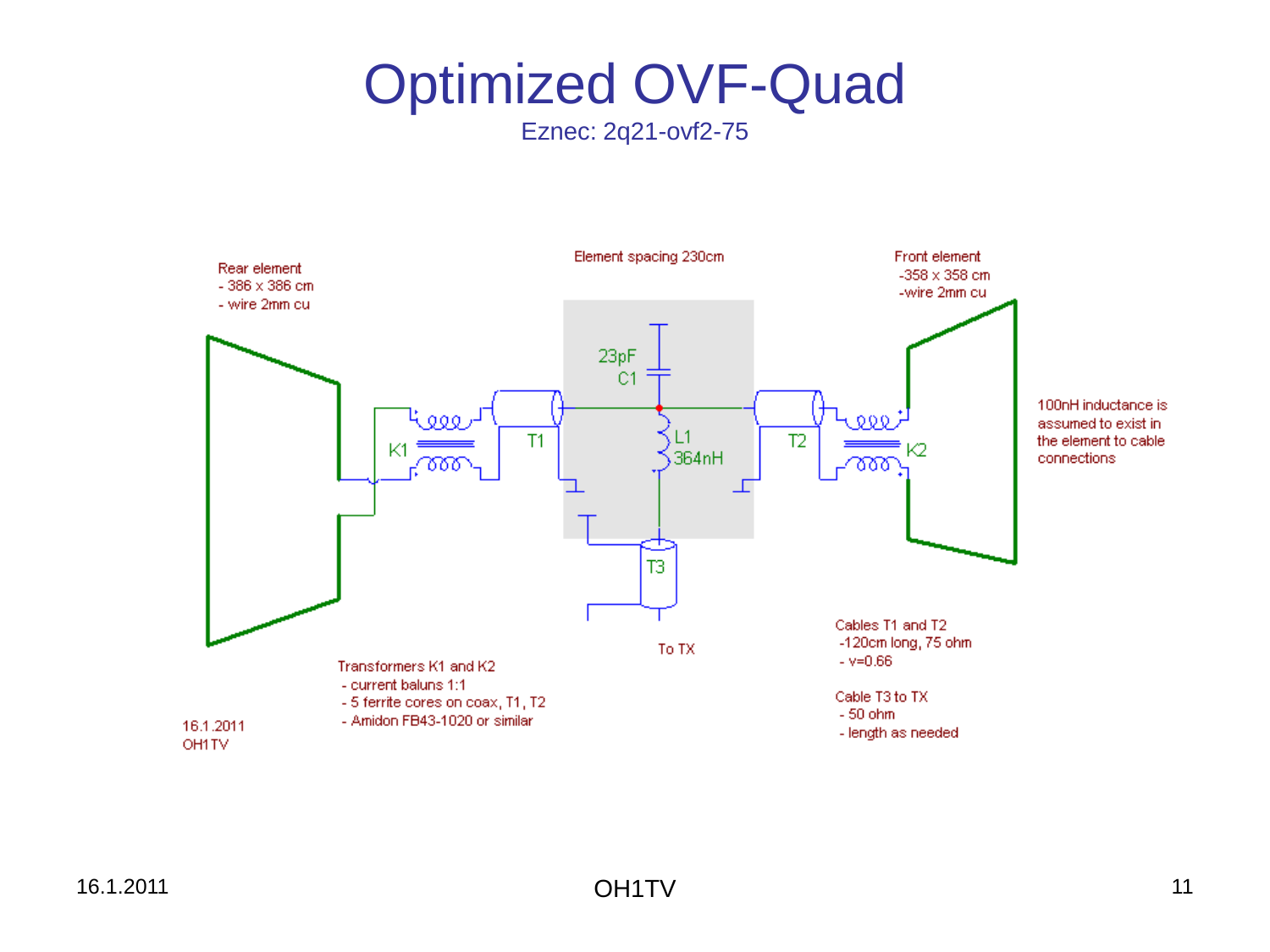Eznec: 2q21-ovf2-75





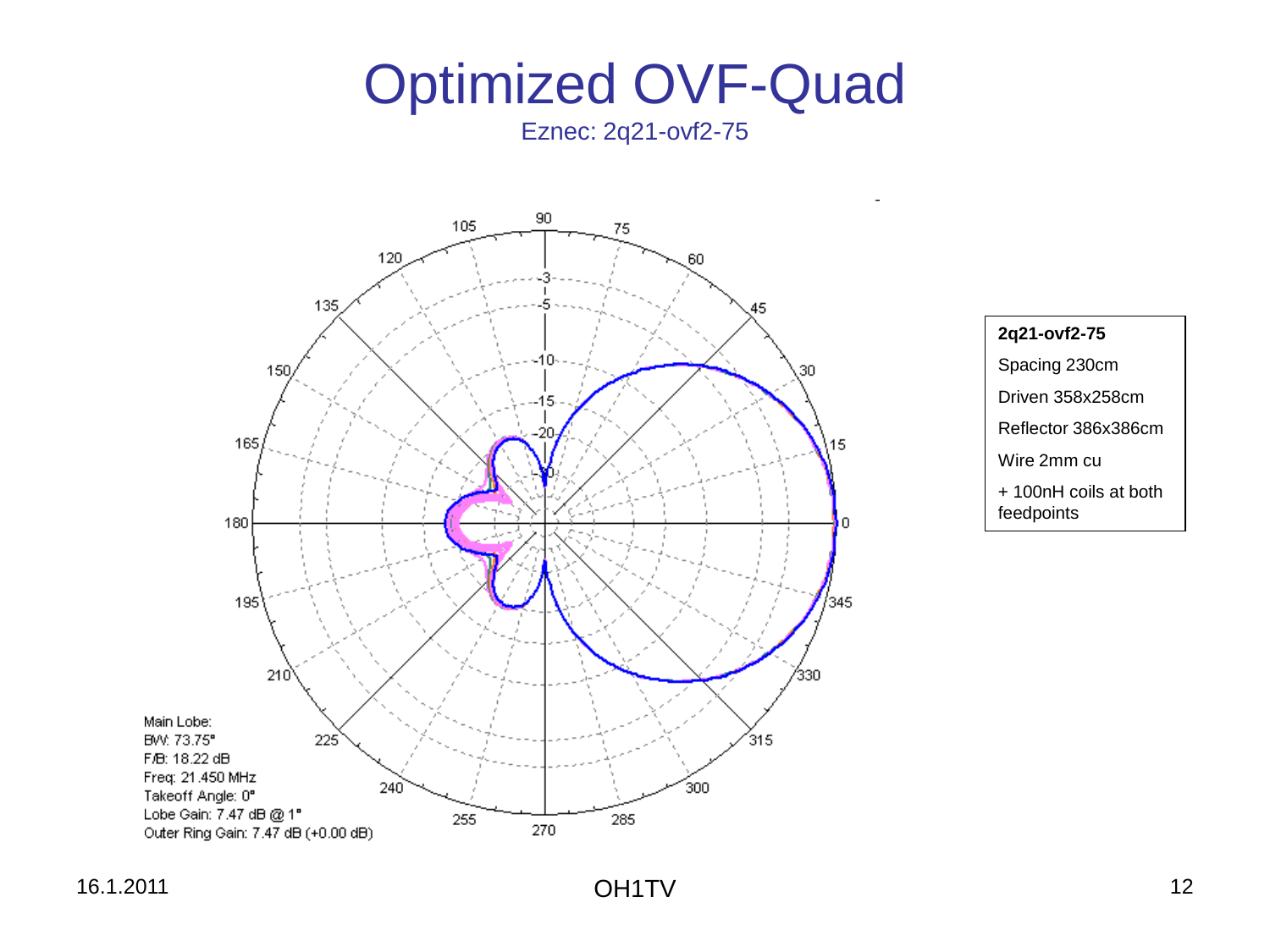Eznec: 2q21-ovf2-75

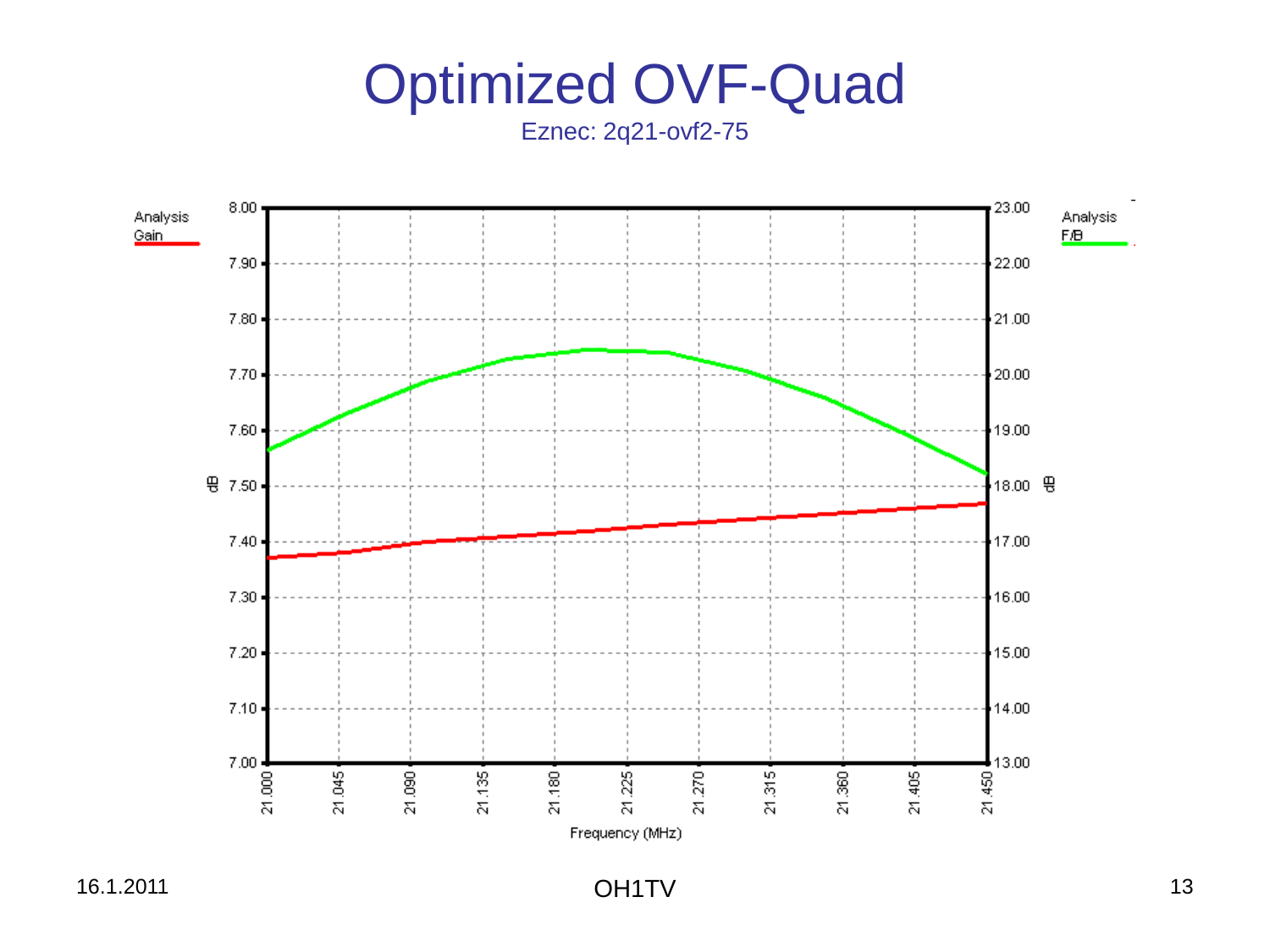2q21-ovf2-75

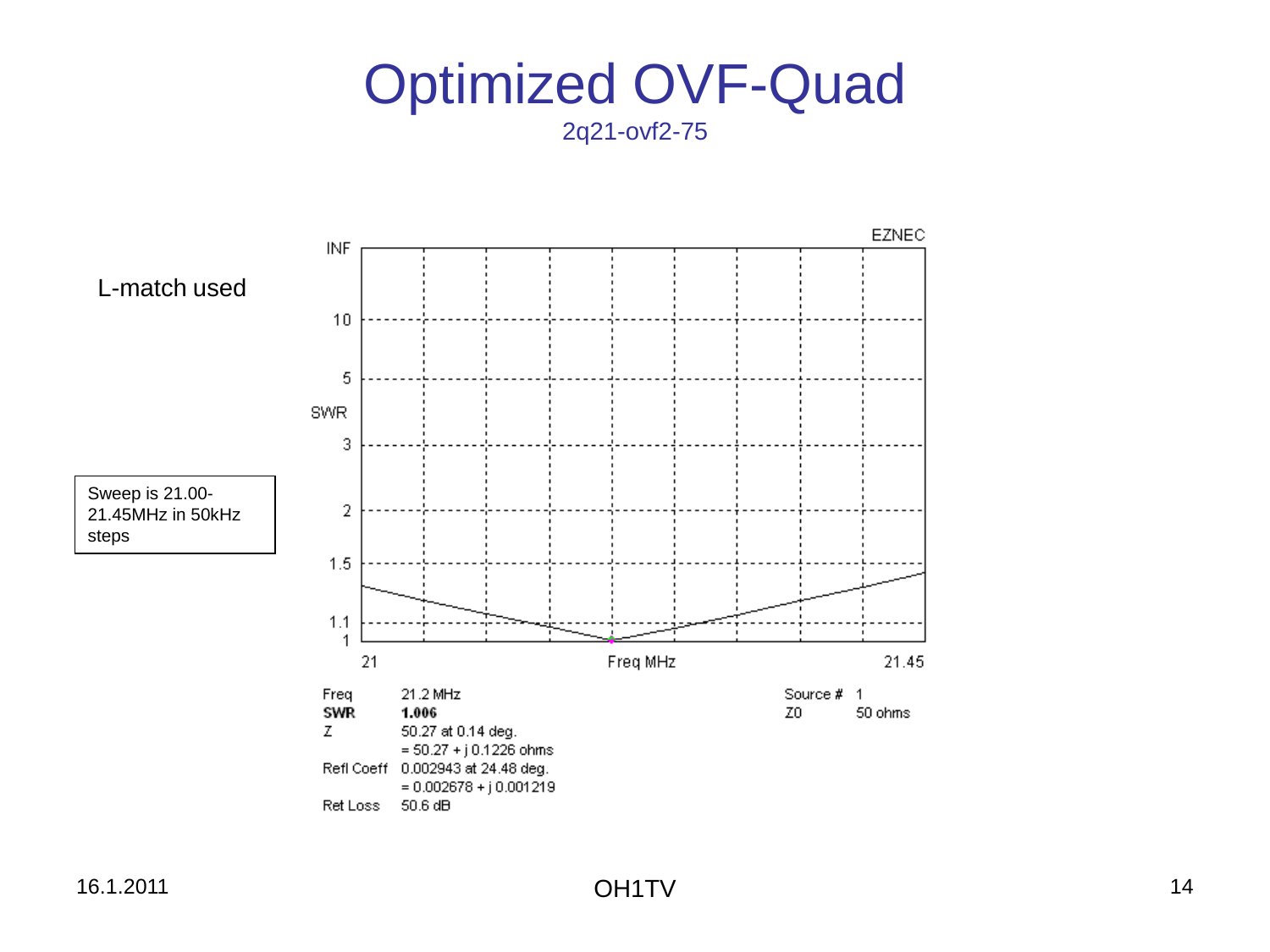# **Conclusions**

#### • Opposite voltage feed makes 2-el Quad less frequency dependent

- Gain variation over 21MHz band is only 0.1dB
	- 0.8dB in traditional parasitic Quad
- F/B variation is also smaller, from 18.2 to 20.5dB, window being 2.3dB
	- 14-38dB in traditional parasitic Quad
- SWR is slightly higher than in traditional Quad at upper end of band
	- but SWR is still less than 1.5
- 75 ohm coax cable is good for feeding the elements.
	- cables to the elements shall have equal lengths
		- 2x120cm cables v=0.66 were used as element spacing was 230cm
- L-match can be used to match the antenna into 50ohm cable
	- T-connection and matching unit can be integrated
- Complexity of Quad is only slightly increased in comparison to traditional Quad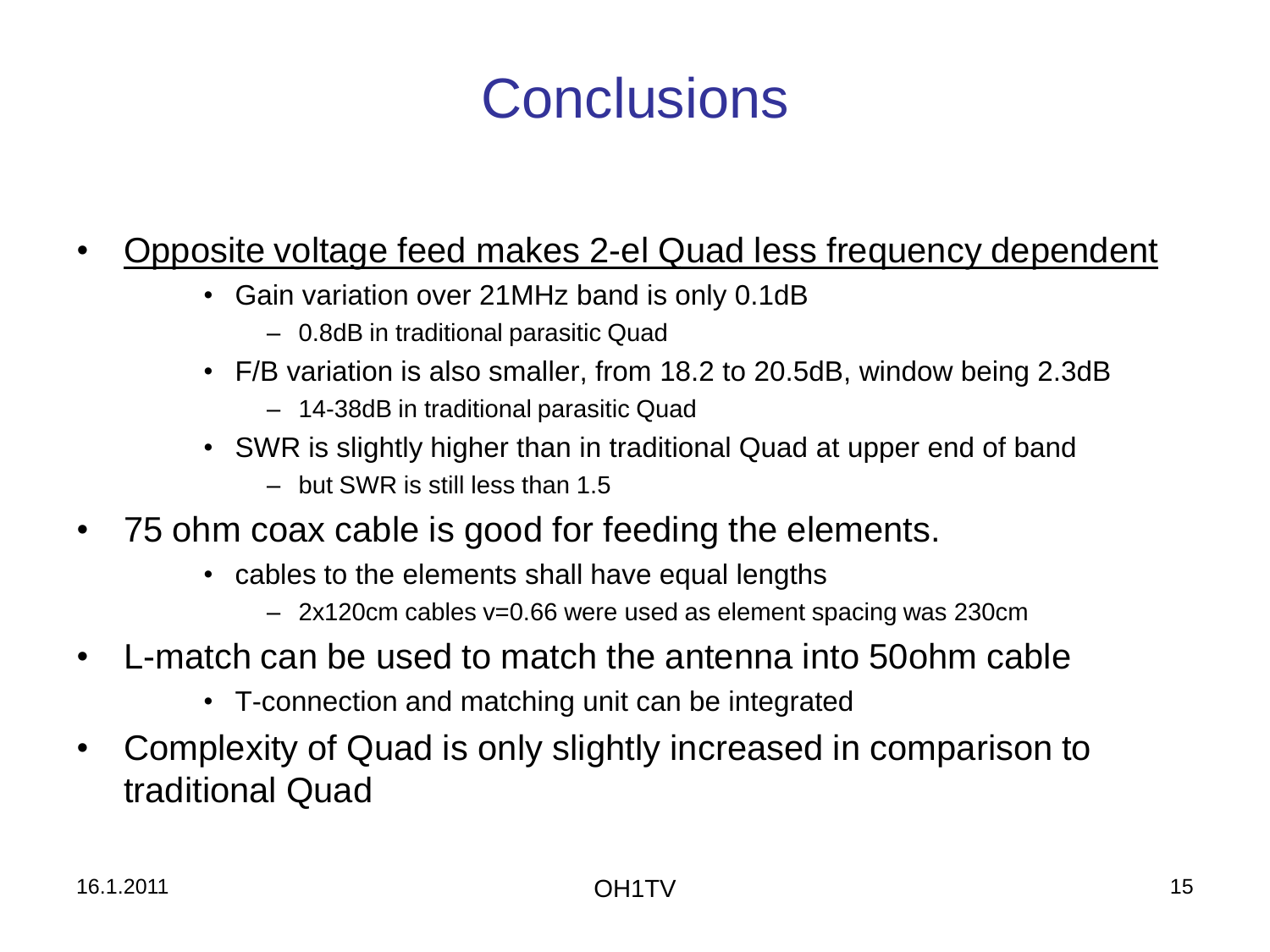#### 14.00-14.35MHz in 50kHz steps



#### **2q14-ovf2**

Spacing 345cm Driven 538x538cm

Reflector 578x578cm

Wire 2mm cu

+ 100nH coils at both feedpoints

Feed cables 2x180cm 75ohm v=0.66

L-match 29pF, 575nH

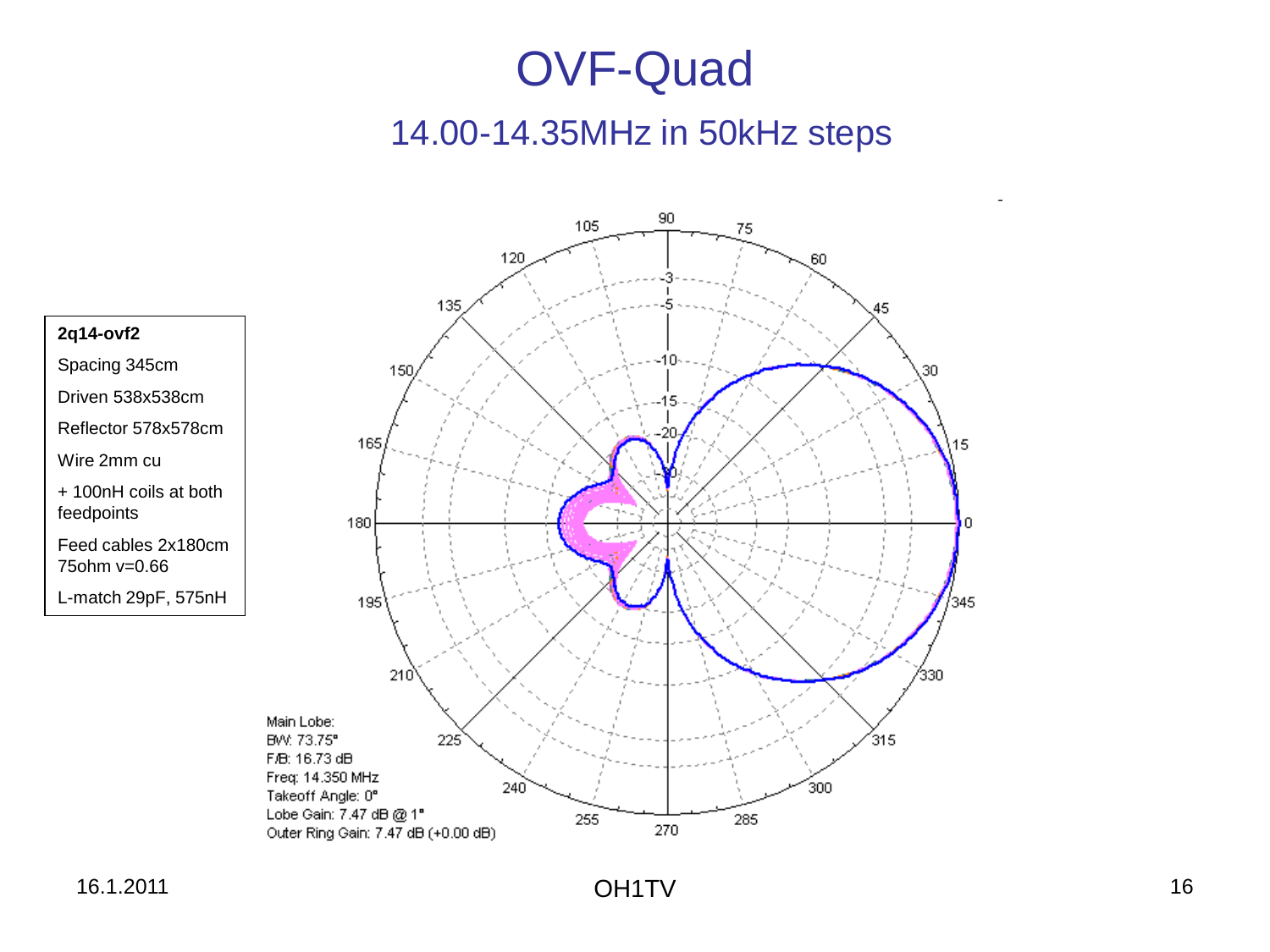#### 14.00-14.35MHz in 50kHz steps